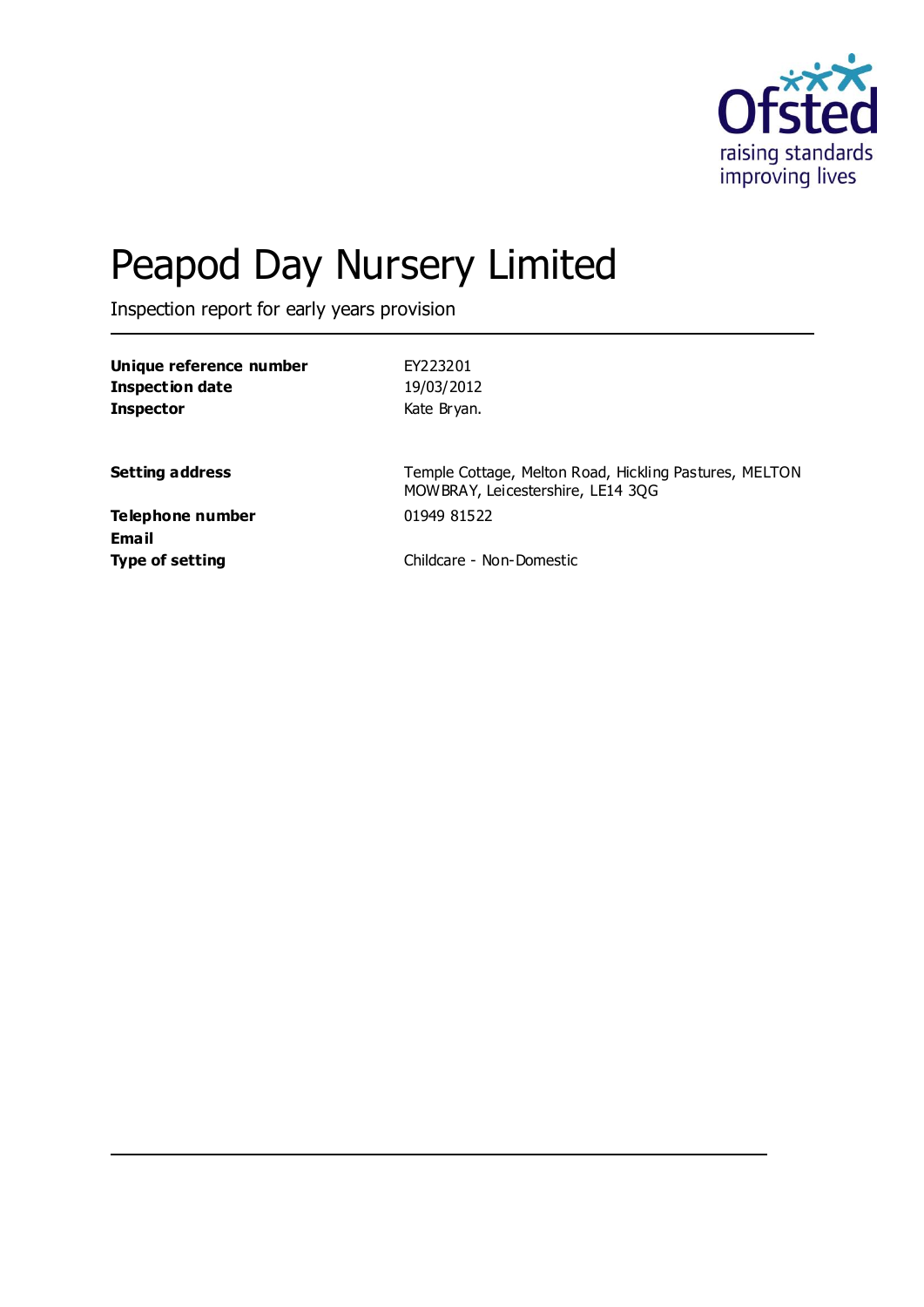The Office for Standards in Education, Children's Services and Skills (Ofsted) regulates and inspects to achieve excellence in the care of children and young people, and in education and skills for learners of all ages. It regulates and inspects childcare and children's social care, and inspects the Children and Family Court Advisory Support Service (Cafcass), schools, colleges, initial teacher training, work-based learning and skills training, adult and community learning, and education and training in prisons and other secure establishments. It assesses council children's services, and inspects services for looked after children, safeguarding and child protection.

If you would like a copy of this document in a different format, such as large print or Braille, please telephone 0300 123 1231, or email enquiries@ofsted.gov.uk.

You may copy all or parts of this document for non-commercial educational purposes, as long as you give details of the source and date of publication and do not alter the information in any way.

T: 0300 123 1231 Textphone: 0161 618 8524 E: enquiries@ofsted.gov.uk W: [www.ofsted.gov.uk](http://www.ofsted.gov.uk/)

© Crown copyright 2012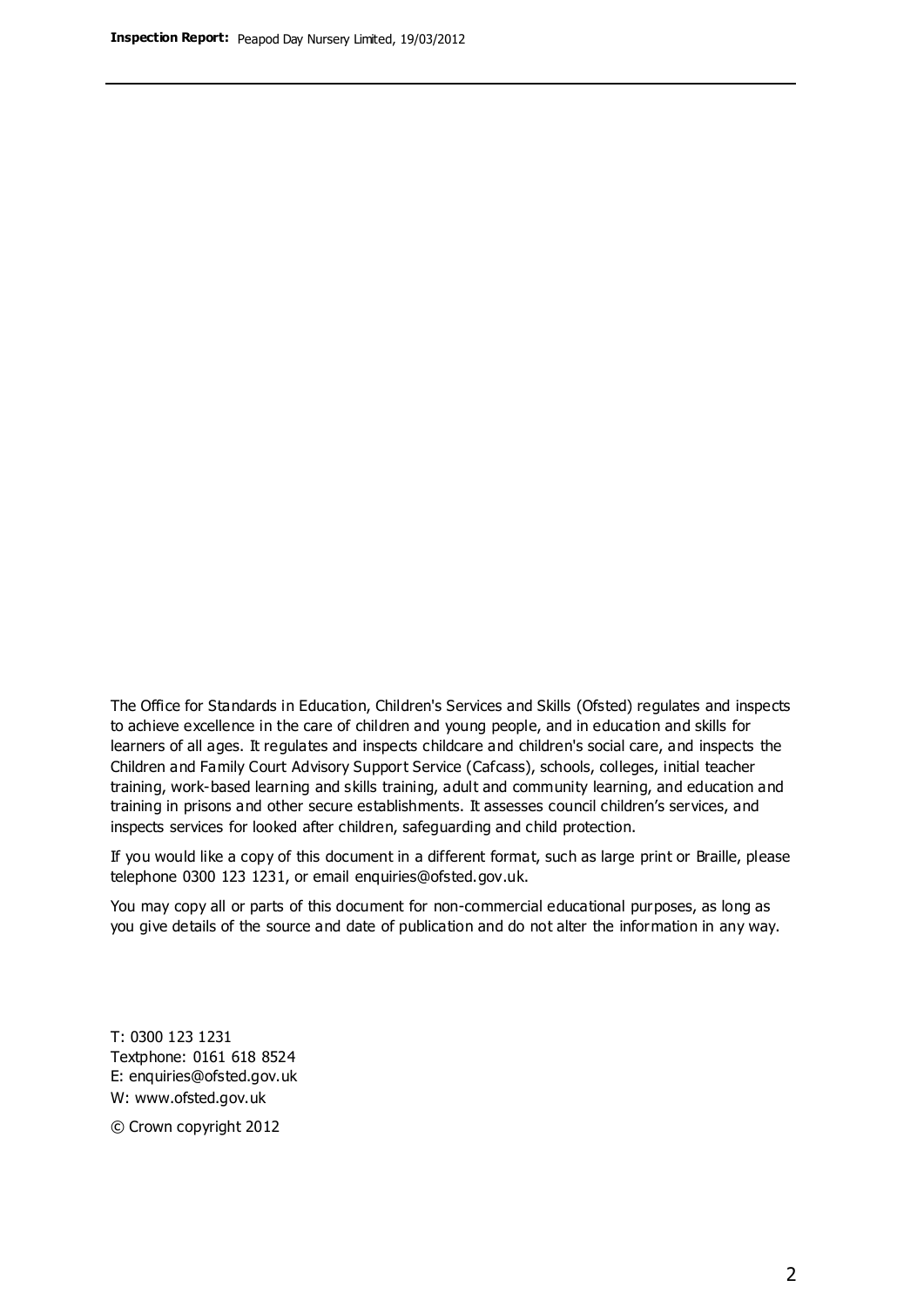## **Introduction**

This inspection was carried out by Ofsted under Sections 49 and 50 of the Childcare Act 2006 on the quality and standards of the registered early years provision. 'Early years provision' refers to provision regulated by Ofsted for children from birth to 31 August following their fifth birthday (the early years age group). The registered person must ensure that this provision complies with the statutory framework for children's learning, development and welfare, known as the *Early* Years Foundation Stage.

The provider must provide a copy of this report to all parents with children at the setting where reasonably practicable. The provider must provide a copy of the report to any other person who asks for one, but may charge a fee for this service (The Childcare (Inspection) Regulations 2008 regulations 9 and 10).

The setting also makes provision for children older than the early years age group which is registered on the voluntary and/or compulsory part(s) of the Childcare Register. This report does not include an evaluation of that provision, but a comment about compliance with the requirements of the Childcare Register is included in Annex B.

Please see our website for more information about each childcare provider. We publish inspection reports, conditions of registration and details of complaints we receive where we or the provider take action to meet the requirements of registration.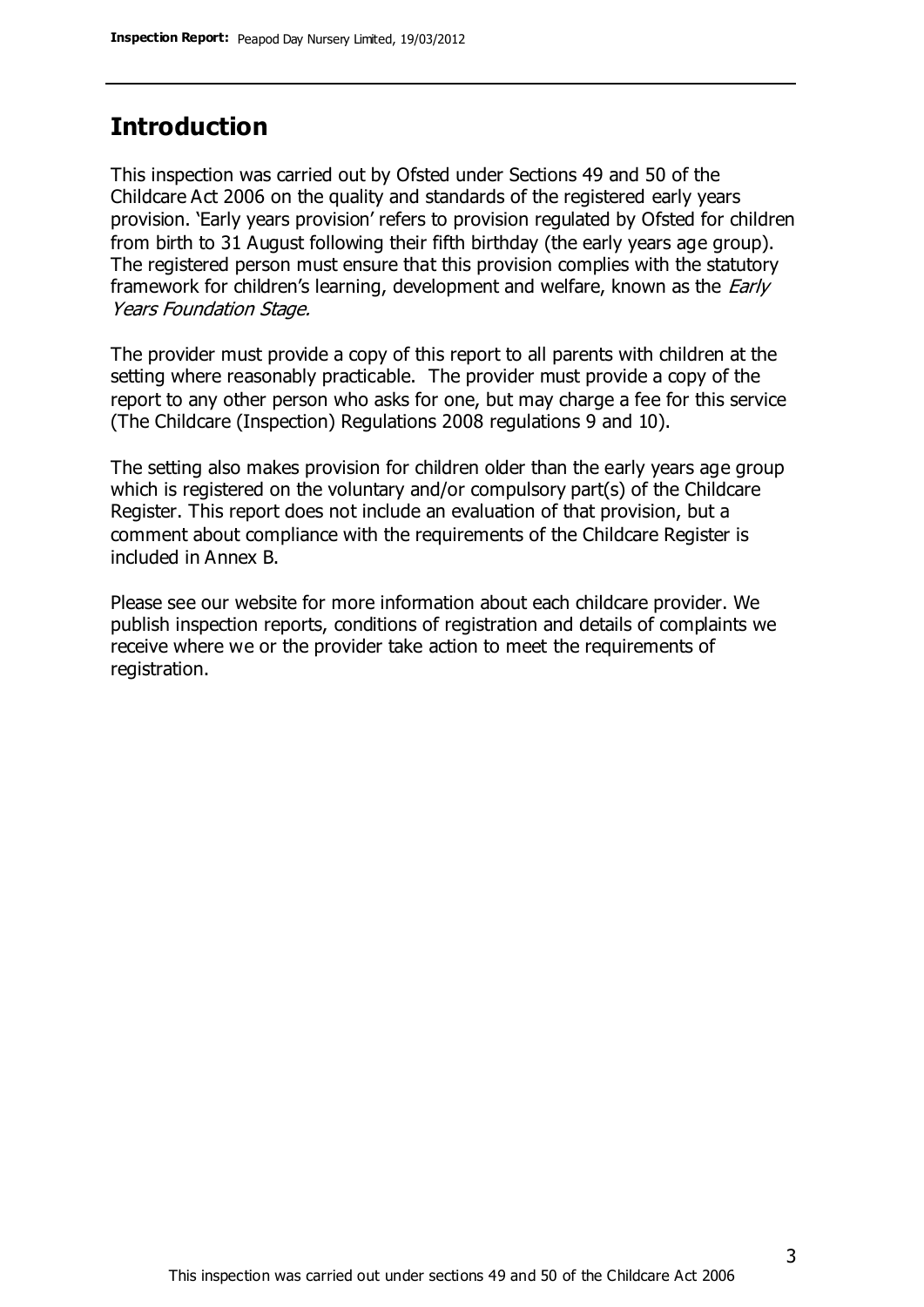# **Description of the setting**

Peapod Day Nursery opened in 2002. It operates from three rooms and associated facilities in purpose built premises. These are situated on the A606 Melton Mowbray to Nottingham road on the outskirts of Melton Mowbray in Leicestershire. The nursery is registered on the Early Years Register and the compulsory and voluntary parts of the Childcare Register to care for a maximum of 29 children aged from birth to under eight years. There are currently 44 children on roll, all of whom are in the early years age range; of these, 15 children receive funding for nursery education. The nursery opens each weekday from 7.30am to 6pm for 51 weeks a year. Children in the pre-school and toddler room share access to a secure outdoor play area. A separate secure outdoor area is provided for babies.

The nursery employs eight childcare staff; of these, six hold appropriate early years qualifications at level 3 and one member of staff is working towards this. The setting receives support from the local authority.

## **The overall effectiveness of the early years provision**

Overall the quality of the provision is good.

Children are content and settled at the nursery because they are cared for by enthusiastic staff who work well as a team. Staff know children's individual interests and planning is in place to reflect this. Consequently, children make generally good progress in their learning and are engaged in activities. Positive partnerships with parents and other agencies are well established to ensure that all children's needs are met. Generally, all required policies and procedures are in place and are used effectively to underpin the management of the nursery. Systems to monitor and evaluate the setting's performance are good and are used effectively to drive improvements for children; all recommendations from the last inspection have been implemented.

## **What steps need to be taken to improve provision further?**

To further improve the early years provision the registered person should:

- develop further and improve the arrangements in place to determine children's starting points so their strengths and interests can be built on
- develop recruitment procedures so that staff understand they must declare all changes to circumstances which may affect their suitability to work with children.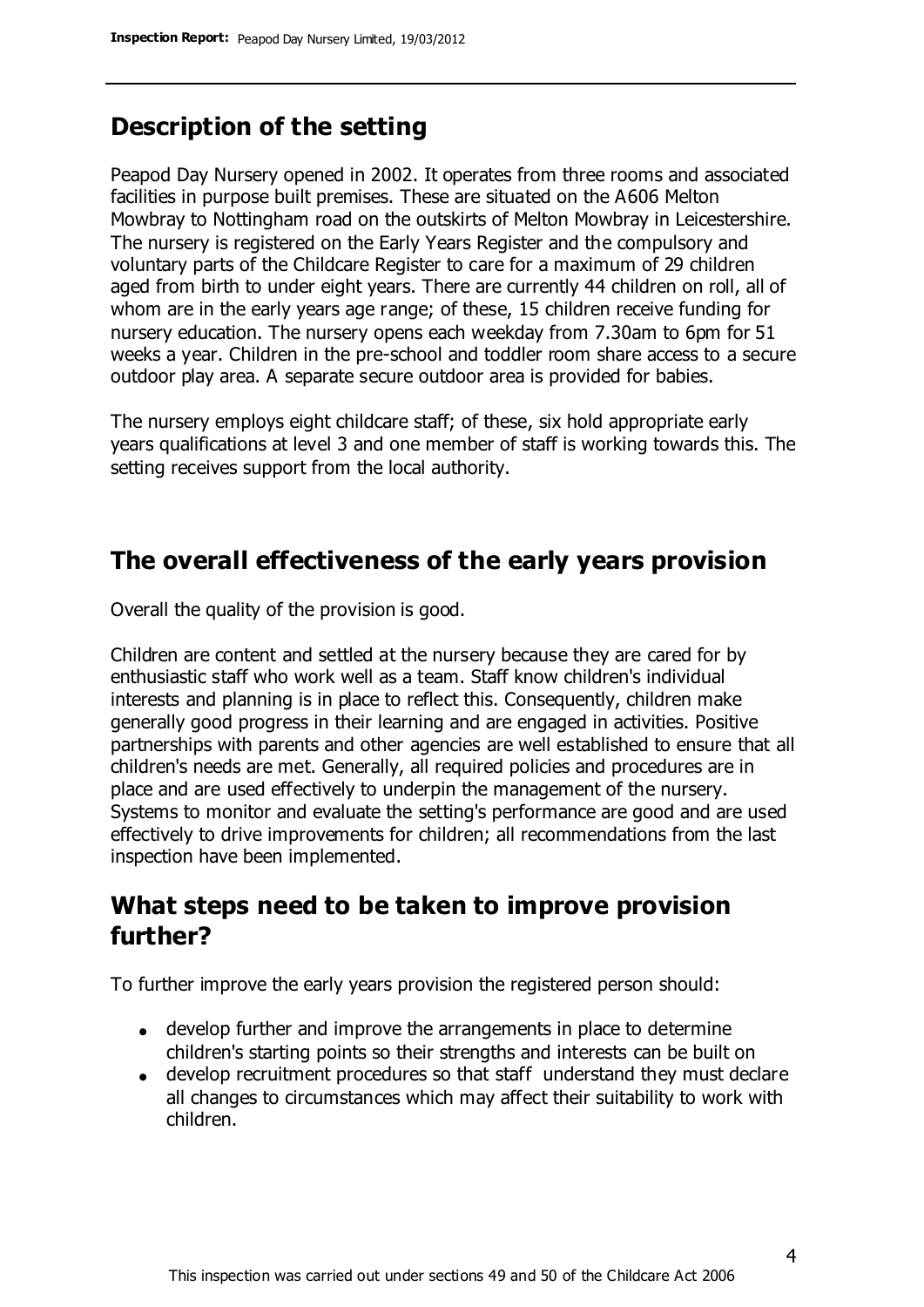# **The effectiveness of leadership and management of the early years provision**

Children are well protected because staff have a good understanding of their role in relation to safeguarding and most have attended training in this area. They are aware of the appropriate authorities to report any concerns to which ensures children's well-being. Recruitment procedures are generally robust, although systems for ensuring staff understand they must declare all changes to circumstances which may affect their suitability to work with children are not securely in place.

The setting has good measures in place to help children feel safe and be aware of their surroundings. For example, children are reminded not to run with scissors and the possible consequences of this action; this helps them to be responsible for their own safety. Detailed risk assessments and daily checks are also in place to ensure the environment is safe for children.

The manager understands that self-evaluation is an on-going process and all staff are actively involved in identifying areas for improvement. For example, this has led to the outdoor area being developed so children benefit from increased opportunities for fresh air and exercise. A range of training also ensures children are cared for by staff who are up-to-date with current practice. Staff are deployed effectively so children are well supported as they choose easily accessible resources to enhance their learning.

A useful range of operational policies and procedures are in place and a positive equality and diversity policy underpins inclusion for all children. Parents have good opportunities to comment on the setting by completing questionnaires and using a suggestion box. Parents spoken with were very pleased with the way their children have settled and their progress.

Good progress has also been made in working with others who deliver the Early Years Foundation Stage to children, which means they receive a consistent service.

# **The quality and standards of the early years provision and outcomes for children**

Children's learning and development is progressing well because staff have a good understanding of the Early Years Foundation Stage. They respond quickly to children's individual interests and planning is flexible to accommodate this. However, children's starting points are not established which means recording of their progress may not be as effective as possible.

Space is used imaginatively, in age-appropriate rooms, to engage children in a wide variety of activities. All children have access to the garden where they confidently explore their environment and the activities available. For example, children make a tent using sticks and paper which promotes their imagination well.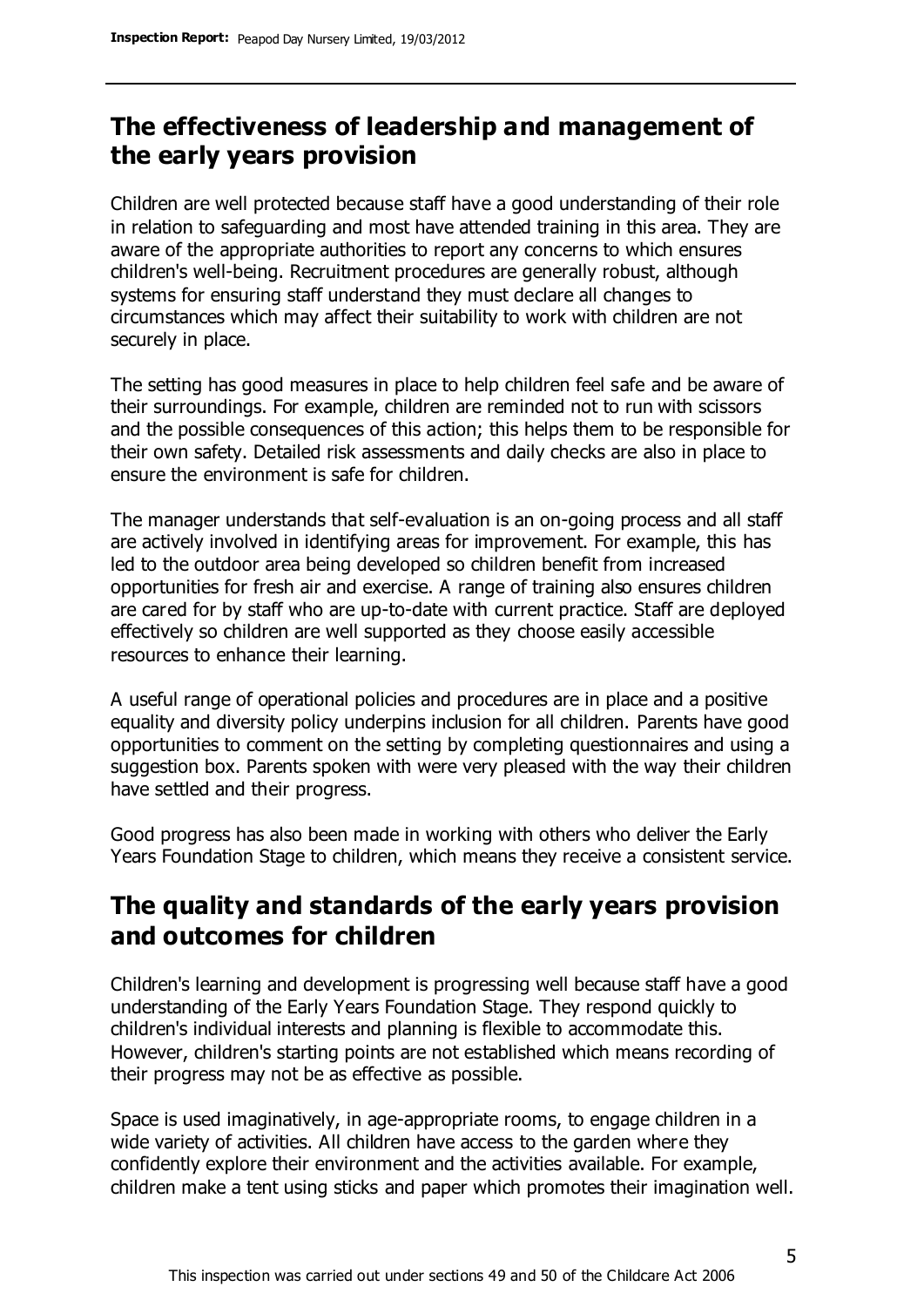Children learn about the wider world effectively as they acknowledge festivals and taste food from different countries. For example, during Chinese New Year they tasted prawn crackers and listened to stories. Children and staff also use 'Makaton' to sign which helps all children to make choices and join in with all activities.

Children's behaviour is good and they respond well to staff's gentle reminders to share and take turns. They enjoy being helpful and regularly ask staff if they can help with tasks, such as filling water bottles. This means they are developing positive skills for the future.

Children enjoy a good variety of home cooked meals and they have grown potatoes, tomatoes and beans which they have eaten. This helps them make good links between healthy options and how the environment can be used to sustain them. Children also understand the importance of good hygiene as they routinely wash their hands and use tissues to wipe their noses.

Children learn well about the natural world as they visited a farm and looked after a chicken that laid eggs. This was part of an idea, suggested by children, about what animals came out of eggs. Staff responded positively to this and a 'dinosaur egg' was bought and placed in water, this then expanded. Children were thrilled about this and estimated how big this would grow and what the 'dinosaur' might eat.

Warm relationships are in place between the staff and the children and this encourages them to be confident communicators. Children have easy access to books and mark-making equipment and older children make good progress in writing their names. Younger children show pencil control as they begin to make marks with a purpose. Older children have a very good awareness of using numbers and count how many children are present and how many are expected. Younger children complete jigsaws and one exclaims with delight that she has created a pattern as she re-arranges pieces.

Overall, children are developing good skills to build on for their future.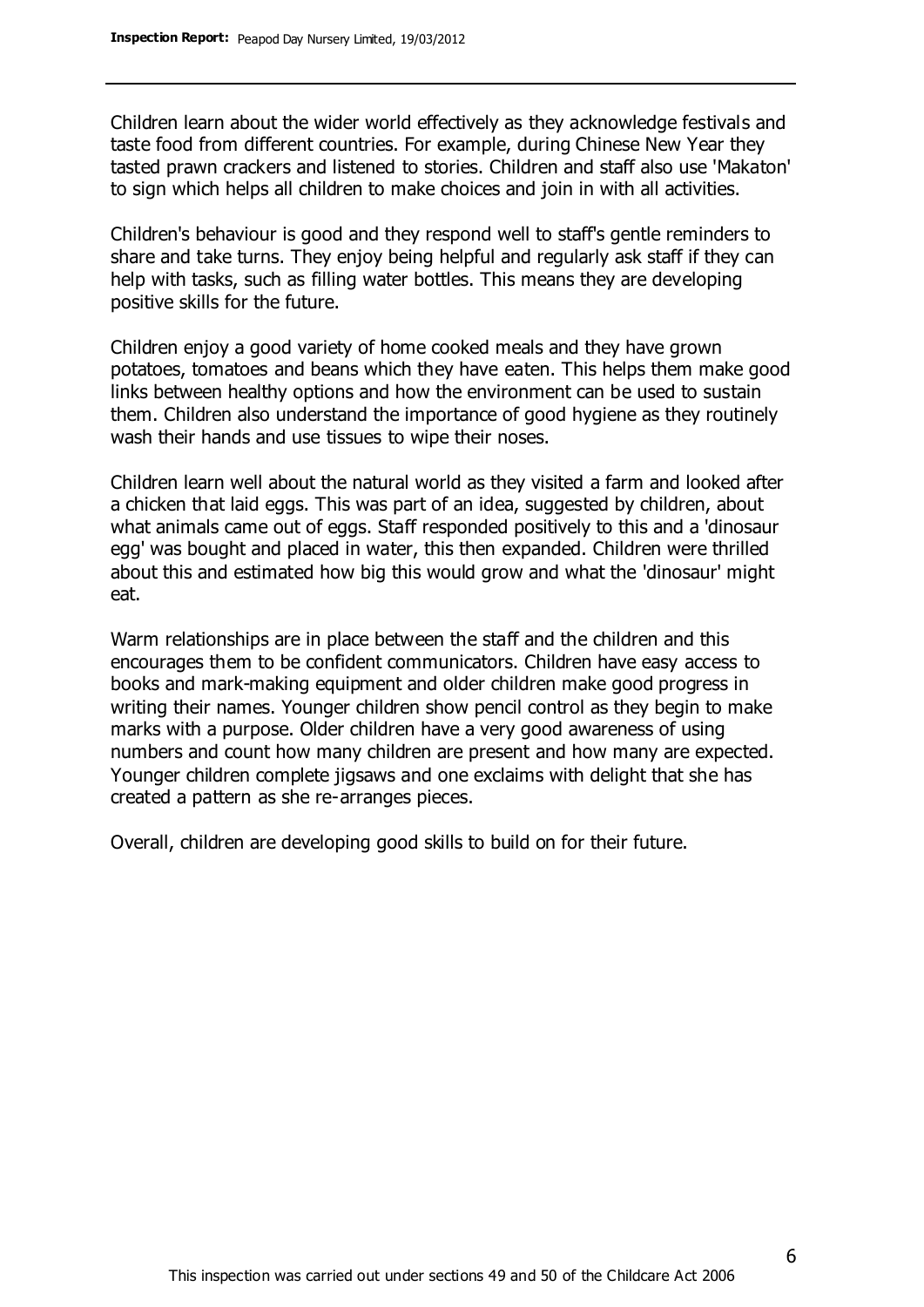# **Annex A: record of inspection judgements**

#### **The key inspection judgements and what they mean**

Grade 1 is Outstanding: this aspect of the provision is of exceptionally high quality Grade 2 is Good: this aspect of the provision is strong Grade 3 is Satisfactory: this aspect of the provision is sound Grade 4 is Inadequate: this aspect of the provision is not good enough

### **The overall effectiveness of the early years provision**

| How well does the setting meet the needs of the      |  |
|------------------------------------------------------|--|
| children in the Early Years Foundation Stage?        |  |
| The capacity of the provision to maintain continuous |  |
| improvement                                          |  |

#### **The effectiveness of leadership and management of the early years provision**

| The effectiveness of leadership and management of the             |  |
|-------------------------------------------------------------------|--|
| <b>Early Years Foundation Stage</b>                               |  |
| The effectiveness of leadership and management in embedding       |  |
| ambition and driving improvement                                  |  |
| The effectiveness with which the setting deploys resources        |  |
| The effectiveness with which the setting promotes equality and    |  |
| diversity                                                         |  |
| The effectiveness of safeguarding                                 |  |
| The effectiveness of the setting's self-evaluation, including the |  |
| steps taken to promote improvement                                |  |
| The effectiveness of partnerships                                 |  |
| The effectiveness of the setting's engagement with parents and    |  |
| carers                                                            |  |

## **The quality of the provision in the Early Years Foundation Stage**

The quality of the provision in the Early Years Foundation Stage  $\vert$  2

## **Outcomes for children in the Early Years Foundation Stage**

| <b>Outcomes for children in the Early Years Foundation</b>    |  |
|---------------------------------------------------------------|--|
| <b>Stage</b>                                                  |  |
| The extent to which children achieve and enjoy their learning |  |
| The extent to which children feel safe                        |  |
| The extent to which children adopt healthy lifestyles         |  |
| The extent to which children make a positive contribution     |  |
| The extent to which children develop skills for the future    |  |

Any complaints about the inspection or report should be made following the procedures set out in the guidance available from Ofsted's website: www.ofsted.gov.uk